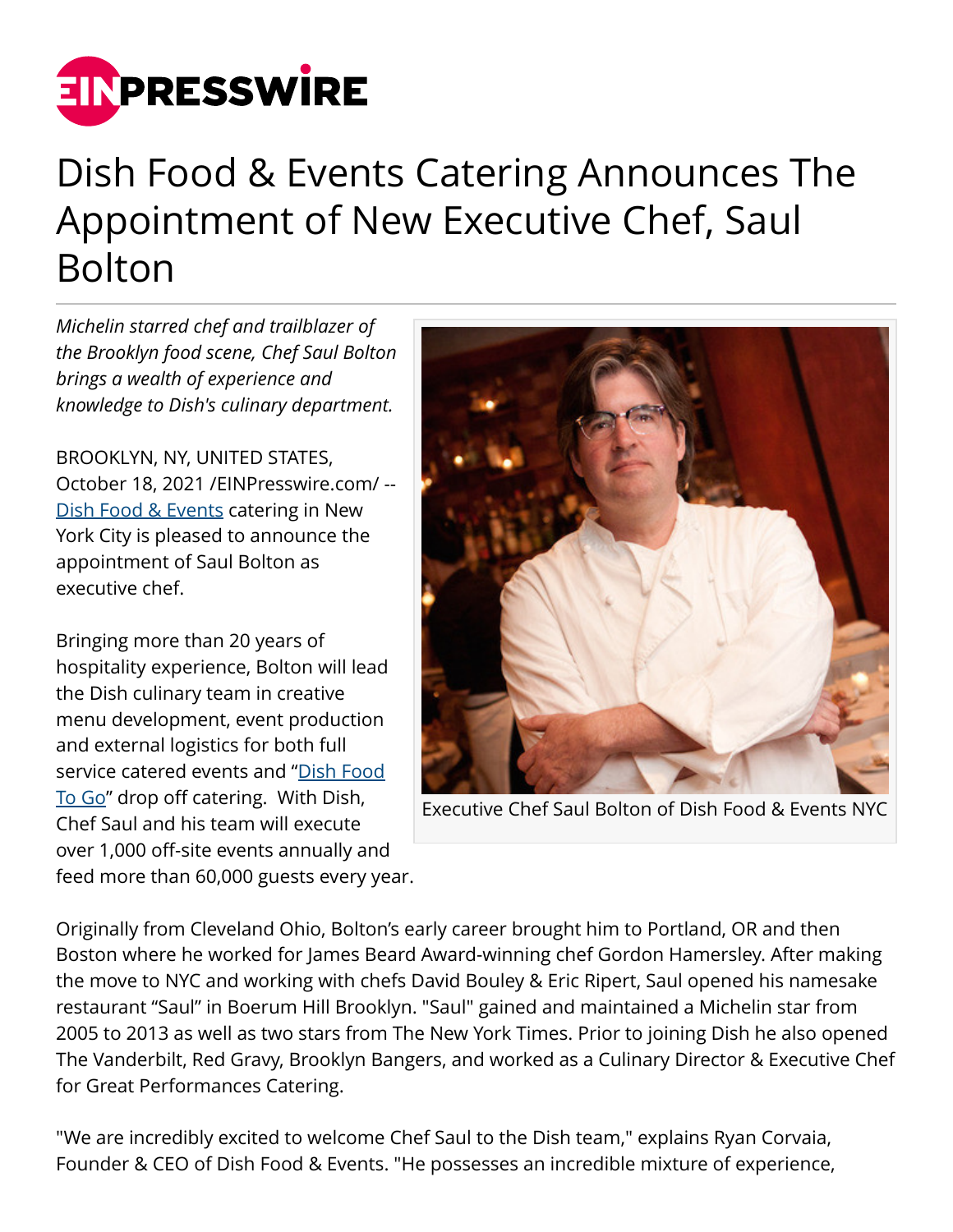passion, and foresight. Our clients and guests are going to just love what he creates for them."

"I'm looking forward to working alongside the incredibly talented Dish culinary and event production team," adds Chef Saul Bolton. "I'm happy that my skills will be put to use with one of New York City's leading caterers. I am excited about the opportunity to meet our clients and help make their culinary experience truly unforgettable."

Ryan Corvaia Dish Food & Events LLC +1 917-862-2014 ryan@dishfoodnyc.com Visit us on social media: [Facebook](https://www.facebook.com/dishfoodnyc) **[Twitter](https://twitter.com/dishfoodnyc)** [LinkedIn](https://www.linkedin.com/company/dish-food-&-events-llc)



Dish Food & Events Catering NYC



Founder & CEO, Ryan Corvaia of Dish Food & Events NYC